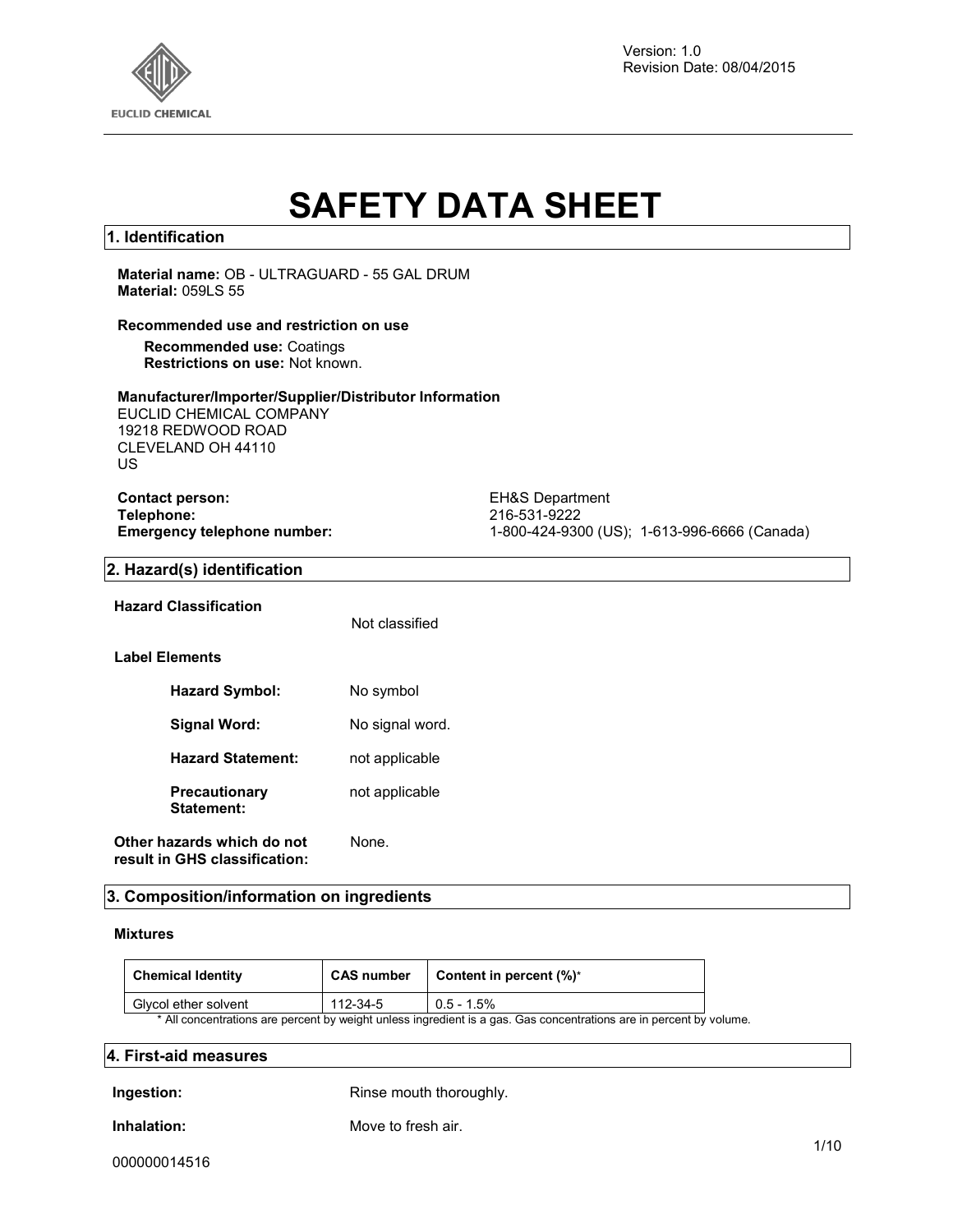

| 5. Fire-fighting measures                          |                                                                                              |
|----------------------------------------------------|----------------------------------------------------------------------------------------------|
| Treatment:                                         | Get medical attention if symptoms occur.                                                     |
|                                                    | Indication of immediate medical attention and special treatment needed                       |
| Symptoms:                                          | May cause skin and eye irritation.                                                           |
| Most important symptoms/effects, acute and delayed |                                                                                              |
| Eye contact:                                       | Rinse immediately with plenty of water.                                                      |
| <b>Skin Contact:</b>                               | Remove contaminated clothing and wash the skin thoroughly with soap and<br>water after work. |

General Fire Hazards: No unusual fire or explosion hazards noted.

# **Suitable (and unsuitable) extinguishing media**

| Suitable extinguishing<br>media:                                           | Use fire-extinguishing media appropriate for surrounding materials.                              |  |
|----------------------------------------------------------------------------|--------------------------------------------------------------------------------------------------|--|
| Unsuitable extinguishing<br>media:                                         | Do not use water jet as an extinguisher, as this will spread the fire.                           |  |
| Specific hazards arising from<br>the chemical:                             | During fire, gases hazardous to health may be formed.                                            |  |
| Special protective equipment and precautions for firefighters              |                                                                                                  |  |
| Special fire fighting<br>procedures:                                       | No data available.                                                                               |  |
| Special protective equipment<br>for fire-fighters:                         | Self-contained breathing apparatus and full protective clothing must be<br>worn in case of fire. |  |
| 6. Accidental release measures                                             |                                                                                                  |  |
| Personal precautions,<br>protective equipment and<br>emergency procedures: | No data available.                                                                               |  |

- **Methods and material for containment and cleaning up:**  Dam and absorb spillages with sand, earth or other non-combustible material. Collect spillage in containers, seal securely and deliver for disposal according to local regulations. **Notification Procedures:** In the event of a spill or accidental release, notify relevant authorities in accordance with all applicable regulations.
- **Environmental Precautions:** Avoid release to the environment. Prevent further leakage or spillage if safe to do so. Do not contaminate water sources or sewer. Environmental manager must be informed of all major spillages.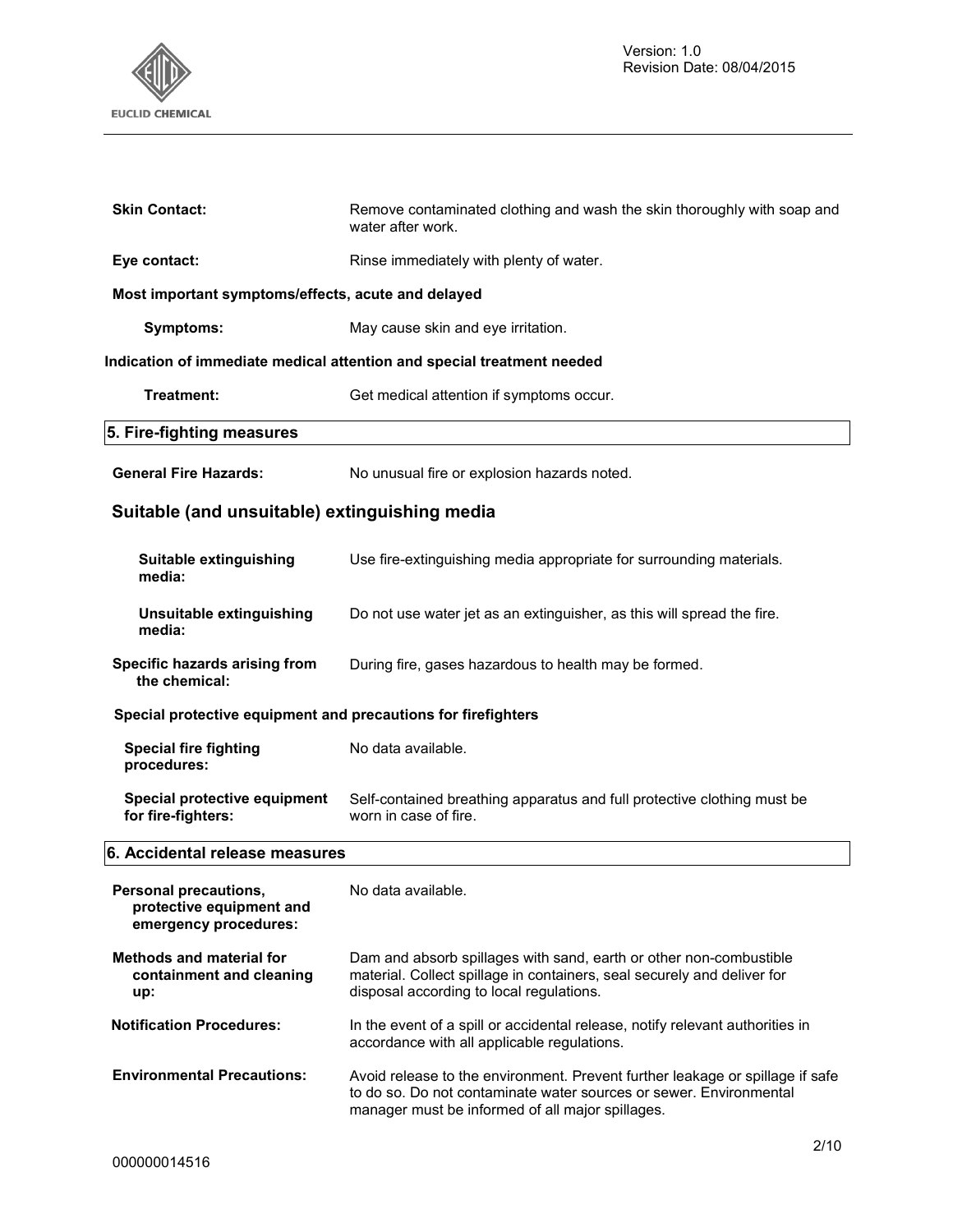

| 7. Handling and storage                                             |                                                                                                                                                                                                                                                            |
|---------------------------------------------------------------------|------------------------------------------------------------------------------------------------------------------------------------------------------------------------------------------------------------------------------------------------------------|
| Precautions for safe handling:                                      | Provide adequate ventilation. Wear appropriate personal protective<br>equipment. Observe good industrial hygiene practices. Provide adequate<br>ventilation. Wear appropriate personal protective equipment. Observe good<br>industrial hygiene practices. |
| Conditions for safe storage,<br>including any<br>incompatibilities: | Store away from incompatible materials. Store in original tightly closed<br>container.                                                                                                                                                                     |

### **8. Exposure controls/personal protection**

#### **Control Parameters**

#### **Occupational Exposure Limits**

| TWA<br>Givcol ether solvent -<br>10 ppm<br>Inhalable fraction and<br>vapor. | US. ACGIH Threshold Limit Values<br>(032013) |
|-----------------------------------------------------------------------------|----------------------------------------------|

#### **Appropriate Engineering Controls**

Observe good industrial hygiene practices. Observe occupational exposure limits and minimize the risk of inhalation of vapors and mist. Mechanical ventilation or local exhaust ventilation may be required.

#### **Individual protection measures, such as personal protective equipment**

| <b>General information:</b>                       | Use personal protective equipment as required.                                                                                                                                                                                                              |
|---------------------------------------------------|-------------------------------------------------------------------------------------------------------------------------------------------------------------------------------------------------------------------------------------------------------------|
| <b>Eye/face protection:</b>                       | Wear goggles/face shield.                                                                                                                                                                                                                                   |
| <b>Skin Protection</b><br><b>Hand Protection:</b> | Use suitable protective gloves if risk of skin contact.                                                                                                                                                                                                     |
| Other:                                            | No data available.                                                                                                                                                                                                                                          |
| <b>Respiratory Protection:</b>                    | In case of inadequate ventilation use suitable respirator. Seek advice from<br>local supervisor.                                                                                                                                                            |
| Hygiene measures:                                 | Always observe good personal hygiene measures, such as washing after<br>handling the material and before eating, drinking, and/or smoking. Routinely<br>wash work clothing to remove contaminants. Discard contaminated<br>footwear that cannot be cleaned. |

### **9. Physical and chemical properties**

| Appearance             |        |
|------------------------|--------|
| <b>Physical state:</b> | liquid |
| Form:                  | liquid |
| Color:                 | White  |
| Odor:                  | Mild   |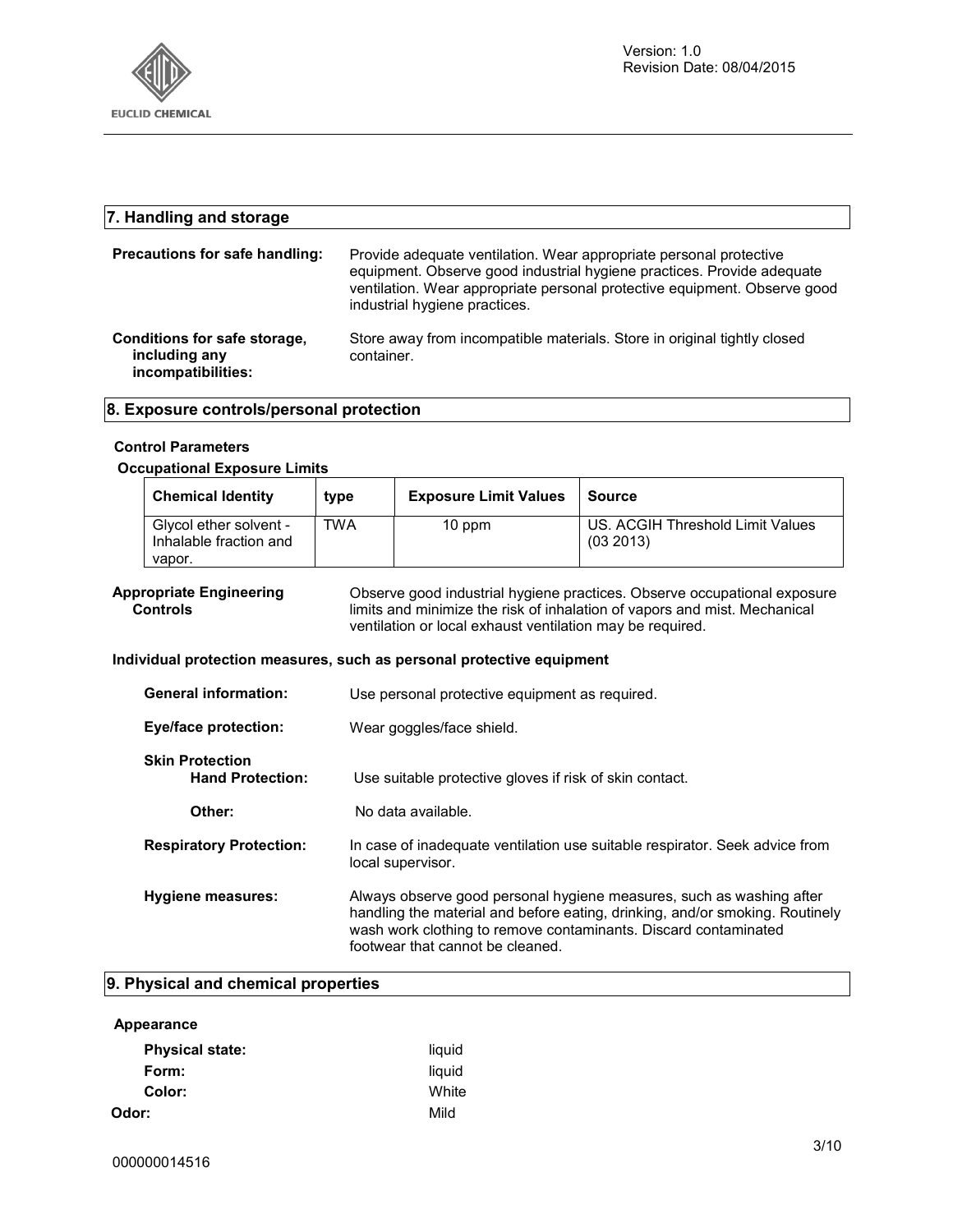

| Odor threshold:                                       | No data available.                                                                             |  |
|-------------------------------------------------------|------------------------------------------------------------------------------------------------|--|
| pH:                                                   | $9.5 - 10.5$                                                                                   |  |
| Melting point/freezing point:                         | No data available.                                                                             |  |
| Initial boiling point and boiling range:              | No data available.                                                                             |  |
| <b>Flash Point:</b>                                   | No data available.                                                                             |  |
| <b>Evaporation rate:</b>                              | Slower than Ether                                                                              |  |
| Flammability (solid, gas):                            | No                                                                                             |  |
| Upper/lower limit on flammability or explosive limits |                                                                                                |  |
| Flammability limit - upper (%):                       | No data available.                                                                             |  |
| Flammability limit - lower (%):                       | No data available.                                                                             |  |
| Explosive limit - upper (%):                          | No data available.                                                                             |  |
| Explosive limit - lower (%):                          | No data available.                                                                             |  |
| Vapor pressure:                                       | No data available.                                                                             |  |
| Vapor density:                                        | Vapors are heavier than air and may travel along the floor and<br>in the bottom of containers. |  |
| <b>Relative density:</b>                              | 1.03                                                                                           |  |
| Solubility(ies)                                       |                                                                                                |  |
| Solubility in water:                                  | Soluble                                                                                        |  |
| Solubility (other):                                   | No data available.                                                                             |  |
| Partition coefficient (n-octanol/water):              | No data available.                                                                             |  |
| Auto-ignition temperature:                            | No data available.                                                                             |  |
| <b>Decomposition temperature:</b>                     | No data available.                                                                             |  |
| <b>Viscosity:</b>                                     | No data available.                                                                             |  |
|                                                       |                                                                                                |  |

# **10. Stability and reactivity**

| <b>Reactivity:</b>                                   | No data available.                                                                                 |
|------------------------------------------------------|----------------------------------------------------------------------------------------------------|
| <b>Chemical Stability:</b>                           | Material is stable under normal conditions.                                                        |
| <b>Possibility of Hazardous</b><br><b>Reactions:</b> | No data available.                                                                                 |
| <b>Conditions to Avoid:</b>                          | Avoid heat or contamination.                                                                       |
| Incompatible Materials:                              | Strong acids. Strong bases.                                                                        |
| <b>Hazardous Decomposition</b><br>Products:          | Thermal decomposition or combustion may liberate carbon oxides and<br>other toxic gases or vapors. |

# **11. Toxicological information**

| Information on likely routes of exposure |                      |                                                                                                  |
|------------------------------------------|----------------------|--------------------------------------------------------------------------------------------------|
|                                          | Ingestion:           | May be ingested by accident. Ingestion may cause irritation and malaise.                         |
|                                          | Inhalation:          | In high concentrations, vapors, fumes or mists may irritate nose, throat and<br>mucus membranes. |
|                                          | <b>Skin Contact:</b> | Moderately irritating to skin with prolonged exposure.                                           |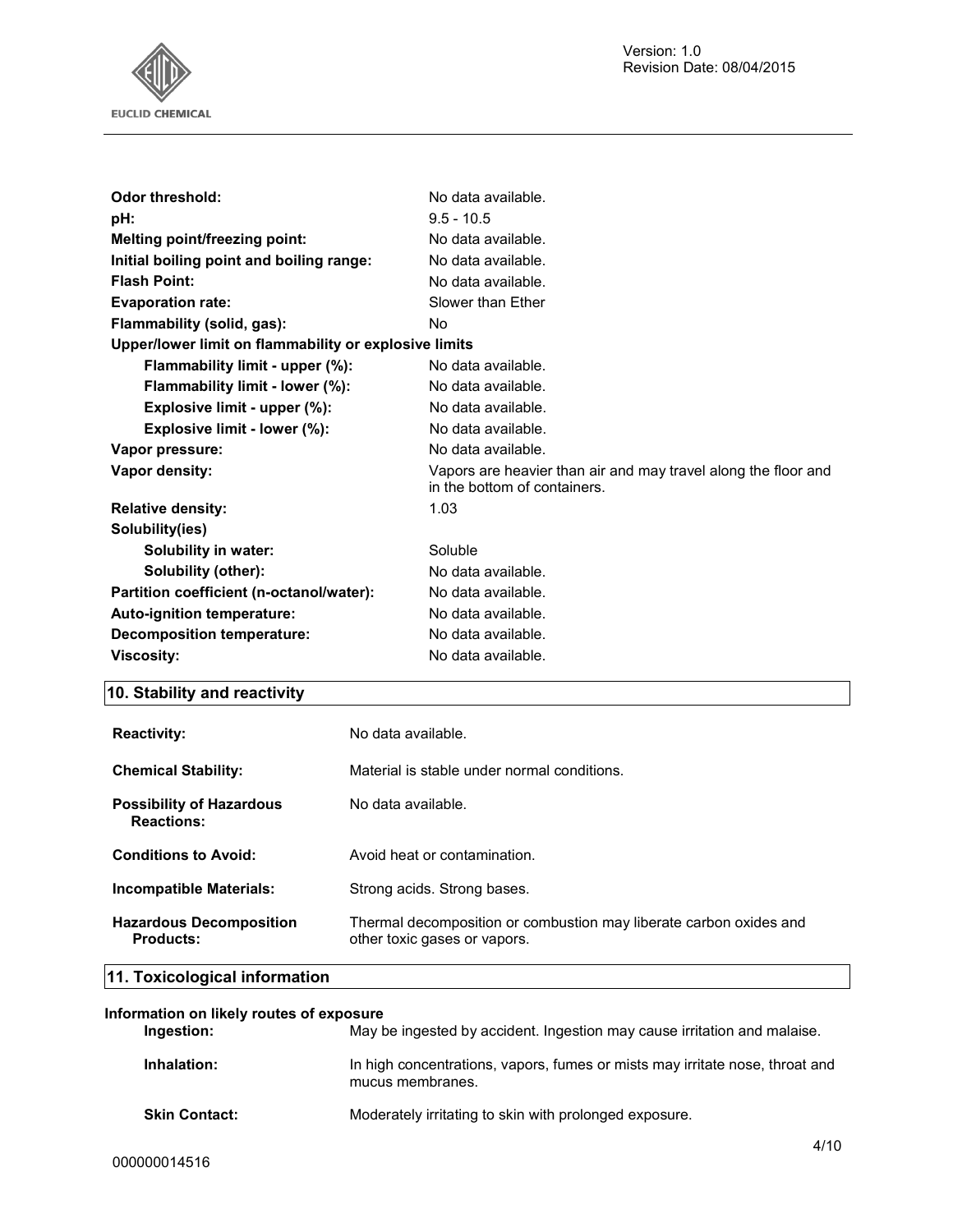

Version: 1.0 Revision Date: 08/04/2015

|  | Eye contact: |  |
|--|--------------|--|
|--|--------------|--|

Eye contact is possible and should be avoided.

### **Information on toxicological effects**

| Acute toxicity (list all possible routes of exposure)                                                       |                                                                     |  |
|-------------------------------------------------------------------------------------------------------------|---------------------------------------------------------------------|--|
| Oral<br>Product:                                                                                            | No data available.                                                  |  |
| Dermal<br>Product:                                                                                          | No data available.                                                  |  |
| <b>Inhalation</b><br>Product:                                                                               | No data available.                                                  |  |
| <b>Repeated dose toxicity</b><br>Product:                                                                   | No data available.                                                  |  |
| <b>Skin Corrosion/Irritation</b><br>Product:                                                                | No data available.                                                  |  |
| <b>Serious Eye Damage/Eye Irritation</b><br>Product:<br>No data available.                                  |                                                                     |  |
| Specified substance(s):<br>Glycol ether solvent                                                             | in vivo (Rabbit, 24 - 72 hrs): Highly irritating                    |  |
| <b>Respiratory or Skin Sensitization</b><br>Product:                                                        | No data available.                                                  |  |
| Carcinogenicity<br>Product:                                                                                 | No data available.                                                  |  |
| IARC Monographs on the Evaluation of Carcinogenic Risks to Humans:<br>No carcinogenic components identified |                                                                     |  |
| US. National Toxicology Program (NTP) Report on Carcinogens:<br>No carcinogenic components identified       |                                                                     |  |
|                                                                                                             | US. OSHA Specifically Regulated Substances (29 CFR 1910.1001-1050): |  |

No carcinogenic components identified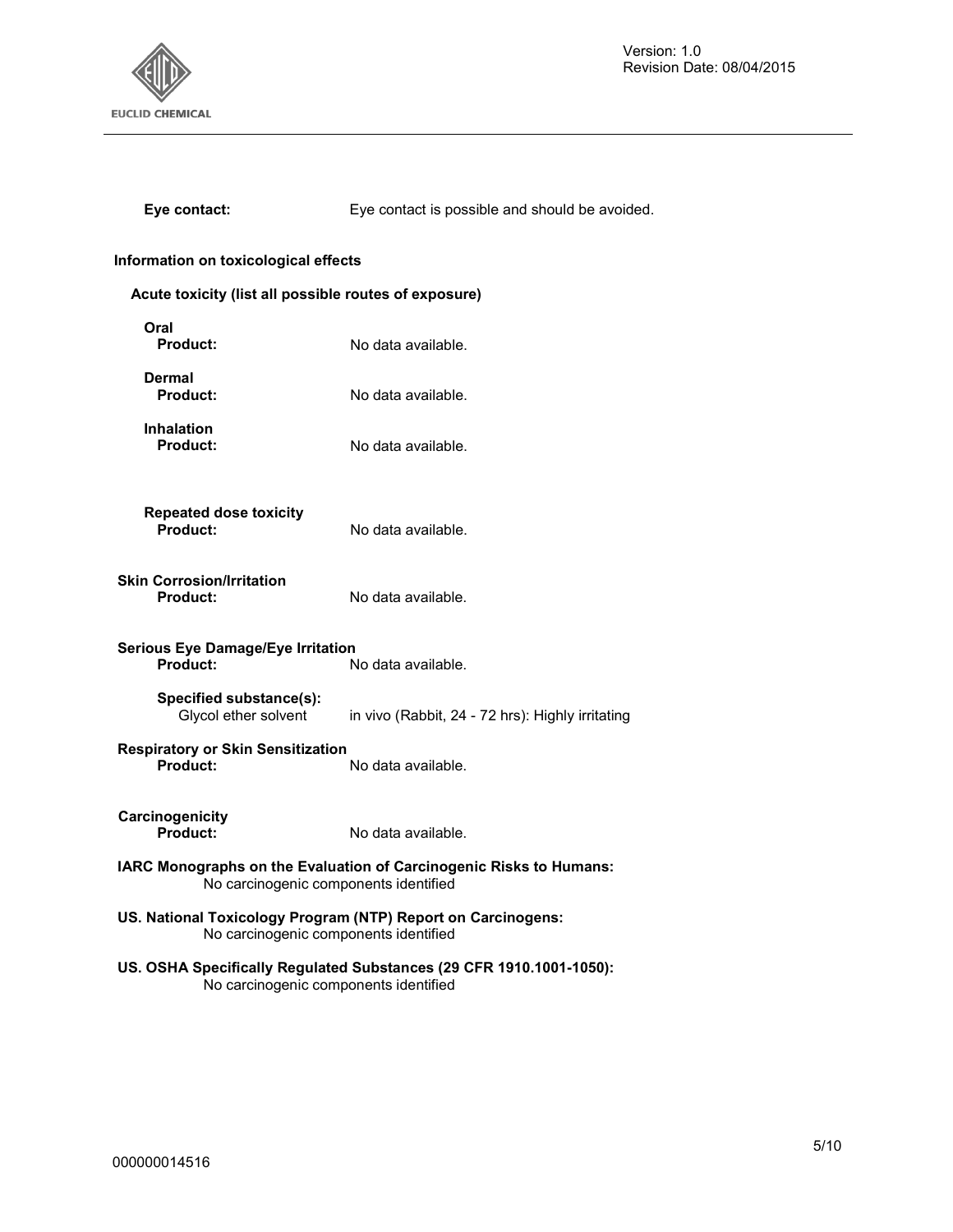

# **Germ Cell Mutagenicity**

| In vitro<br>Product:                                                | No data available. |
|---------------------------------------------------------------------|--------------------|
| In vivo<br><b>Product:</b>                                          | No data available. |
| <b>Reproductive toxicity</b><br>Product:                            | No data available. |
| Specific Target Organ Toxicity - Single Exposure<br><b>Product:</b> | No data available. |
| Specific Target Organ Toxicity - Repeated Exposure<br>Product:      | No data available. |
| Aspiration Hazard<br>Product:                                       | No data available. |
| Other effects:                                                      | No data available. |

# **12. Ecological information**

### **Ecotoxicity:**

### **Acute hazards to the aquatic environment:**

| Fish<br>Product:                                | No data available.                                                 |
|-------------------------------------------------|--------------------------------------------------------------------|
| Specified substance(s):<br>Givcol ether solvent | LC 50 (Bluegill (Lepomis macrochirus), 96 h): 1,300 mg/l Mortality |
| <b>Aquatic Invertebrates</b><br>Product:        | No data available.                                                 |
| Specified substance(s):<br>Givcol ether solvent | LC 50 (Water flea (Daphnia magna), 24 h): 2,850 mg/l Mortality     |
| Chronic hazards to the aquatic environment:     |                                                                    |

| Fish<br>Product:                         | No data available. |
|------------------------------------------|--------------------|
| <b>Aquatic Invertebrates</b><br>Product: | No data available. |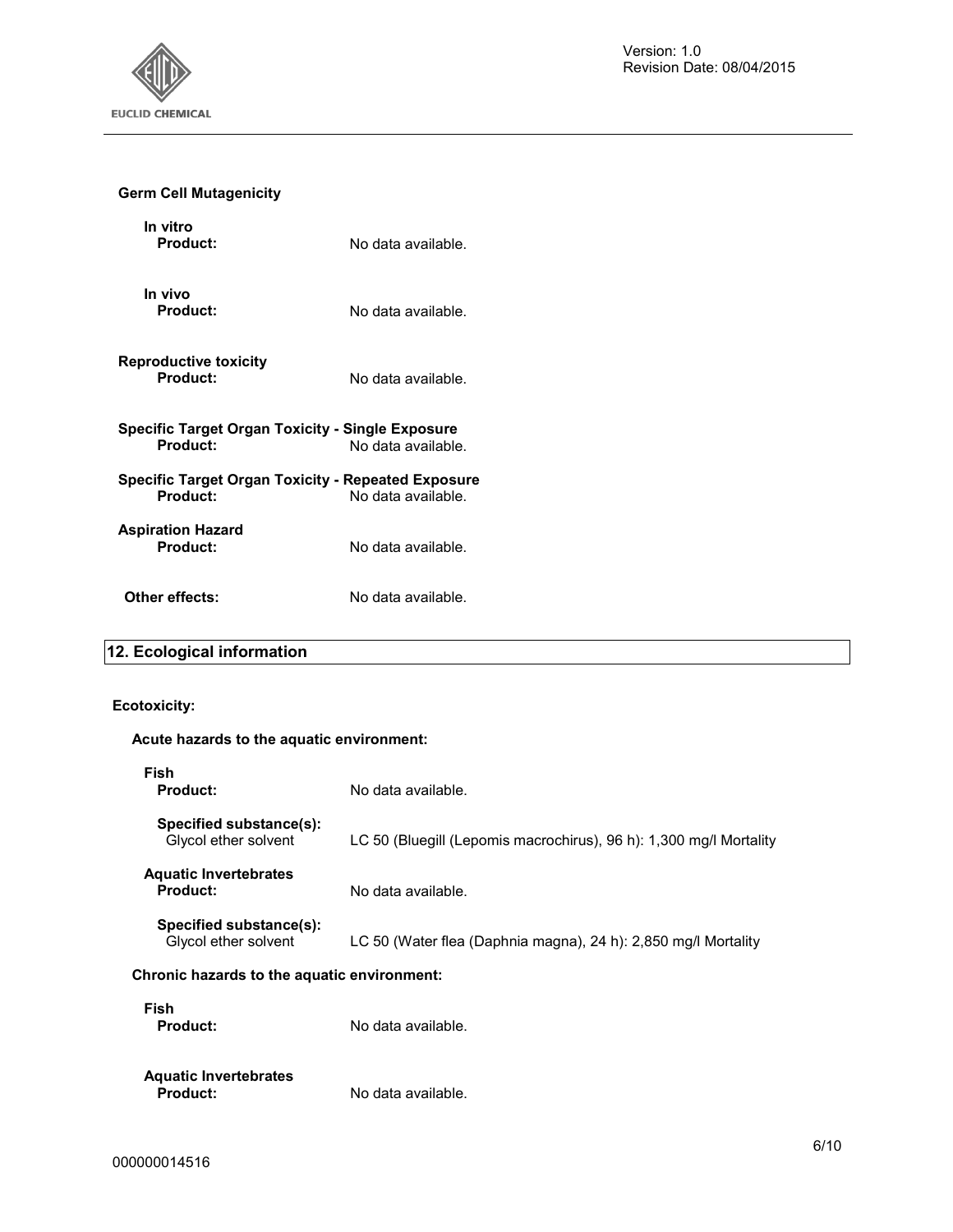Version: 1.0 Revision Date: 08/04/2015



| <b>Toxicity to Aquatic Plants</b><br>Product:                                               | No data available.                                                                                                                                                            |
|---------------------------------------------------------------------------------------------|-------------------------------------------------------------------------------------------------------------------------------------------------------------------------------|
| <b>Persistence and Degradability</b>                                                        |                                                                                                                                                                               |
| <b>Biodegradation</b><br>Product:                                                           | No data available.                                                                                                                                                            |
| <b>BOD/COD Ratio</b><br><b>Product:</b>                                                     | No data available.                                                                                                                                                            |
| <b>Bioaccumulative Potential</b><br><b>Bioconcentration Factor (BCF)</b><br><b>Product:</b> | No data available.                                                                                                                                                            |
| Partition Coefficient n-octanol / water (log Kow)<br>Product:                               | No data available.                                                                                                                                                            |
| Specified substance(s):<br>Glycol ether solvent                                             | Log Kow: 0.56                                                                                                                                                                 |
| <b>Mobility in Soil:</b>                                                                    | No data available.                                                                                                                                                            |
| <b>Other Adverse Effects:</b>                                                               | No data available.                                                                                                                                                            |
| 13. Disposal considerations                                                                 |                                                                                                                                                                               |
| <b>Disposal instructions:</b>                                                               | Dispose of waste at an appropriate treatment and disposal facility in<br>accordance with applicable laws and regulations, and product<br>characteristics at time of disposal. |
| <b>Contaminated Packaging:</b>                                                              | No data available.                                                                                                                                                            |
| 14. Transport information                                                                   |                                                                                                                                                                               |

Not Regulated

## **CFR / DOT:**

Not Regulated

### **IMDG:**

Not Regulated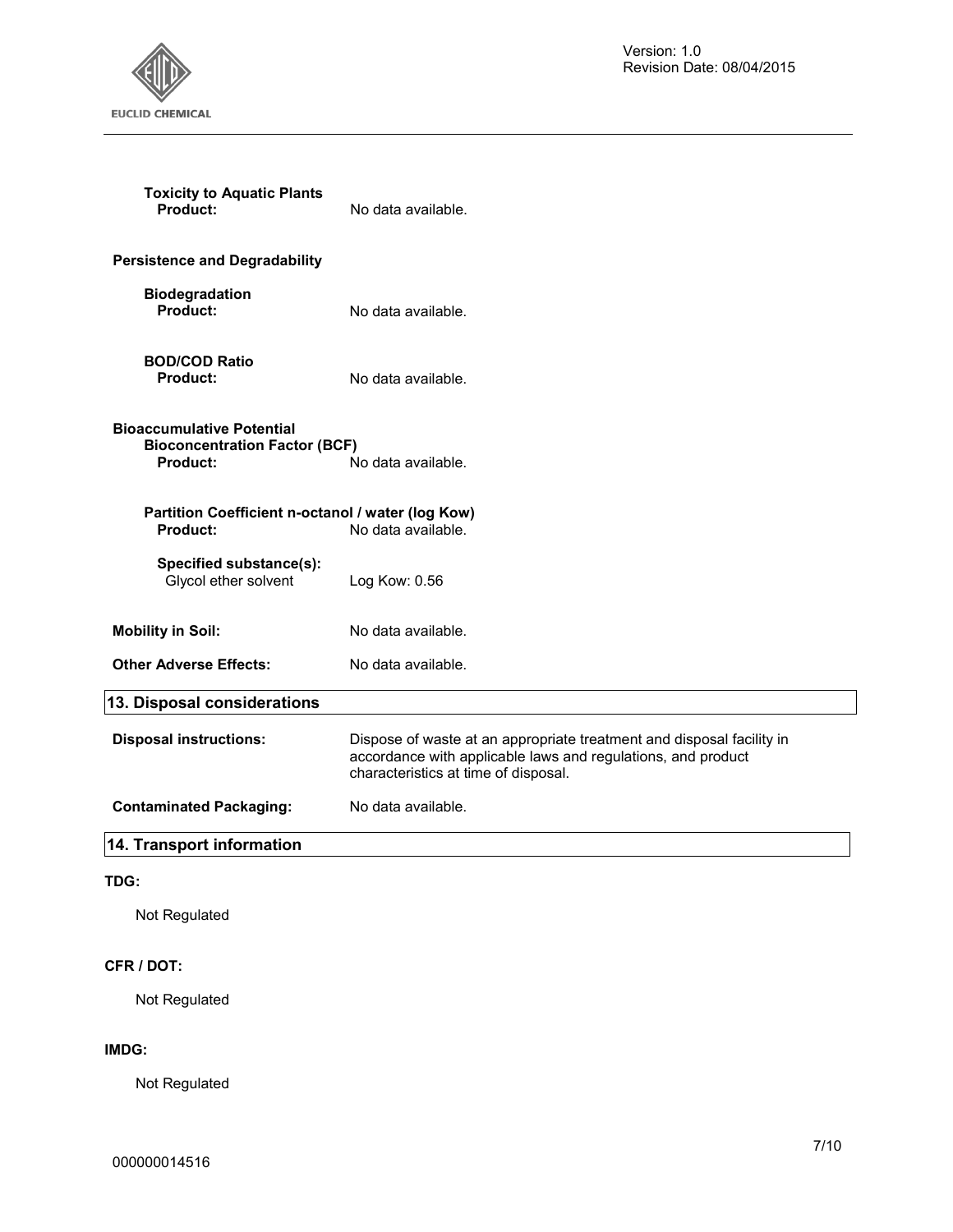

### **15. Regulatory information**

### **US Federal Regulations**

| TSCA Section 12(b) Export Notification (40 CFR 707, Subpt. D)<br>None present or none present in regulated quantities.                          |  |
|-------------------------------------------------------------------------------------------------------------------------------------------------|--|
| US. OSHA Specifically Regulated Substances (29 CFR 1910.1001-1050)<br>None present or none present in regulated quantities.                     |  |
| <b>CERCLA Hazardous Substance List (40 CFR 302.4):</b>                                                                                          |  |
| <b>Chemical Identity</b><br><b>Reportable quantity</b>                                                                                          |  |
| Superfund Amendments and Reauthorization Act of 1986 (SARA)                                                                                     |  |
| <b>Hazard categories</b><br>Not listed.                                                                                                         |  |
| <b>SARA 302 Extremely Hazardous Substance</b><br>None present or none present in regulated quantities.                                          |  |
| <b>SARA 304 Emergency Release Notification</b><br><b>Chemical Identity</b><br><b>Reportable quantity</b><br>Glycol ether solvent                |  |
| <b>SARA 311/312 Hazardous Chemical</b><br><b>Chemical Identity</b> Thresh<br>Glycol ether solvent 500 lbs<br><b>Threshold Planning Quantity</b> |  |
| <b>SARA 313 (TRI Reporting)</b><br>None present or none present in regulated quantities.                                                        |  |
| Clean Water Act Section 311 Hazardous Substances (40 CFR 117.3)<br>None present or none present in regulated quantities.                        |  |
| Clean Air Act (CAA) Section 112(r) Accidental Release Prevention (40 CFR 68.130):<br>None present or none present in regulated quantities.      |  |
| <b>US State Regulations</b>                                                                                                                     |  |
| <b>US. California Proposition 65</b><br>No ingredient regulated by CA Prop 65 present.                                                          |  |
| US. New Jersey Worker and Community Right-to-Know Act<br>No ingredient regulated by NJ Right-to-Know Law present.                               |  |
| US. Massachusetts RTK - Substance List<br>No ingredient regulated by MA Right-to-Know Law present.                                              |  |

**US. Pennsylvania RTK - Hazardous Substances**  No ingredient regulated by PA Right-to-Know Law present.

## **US. Rhode Island RTK**

No ingredient regulated by RI Right-to-Know Law present.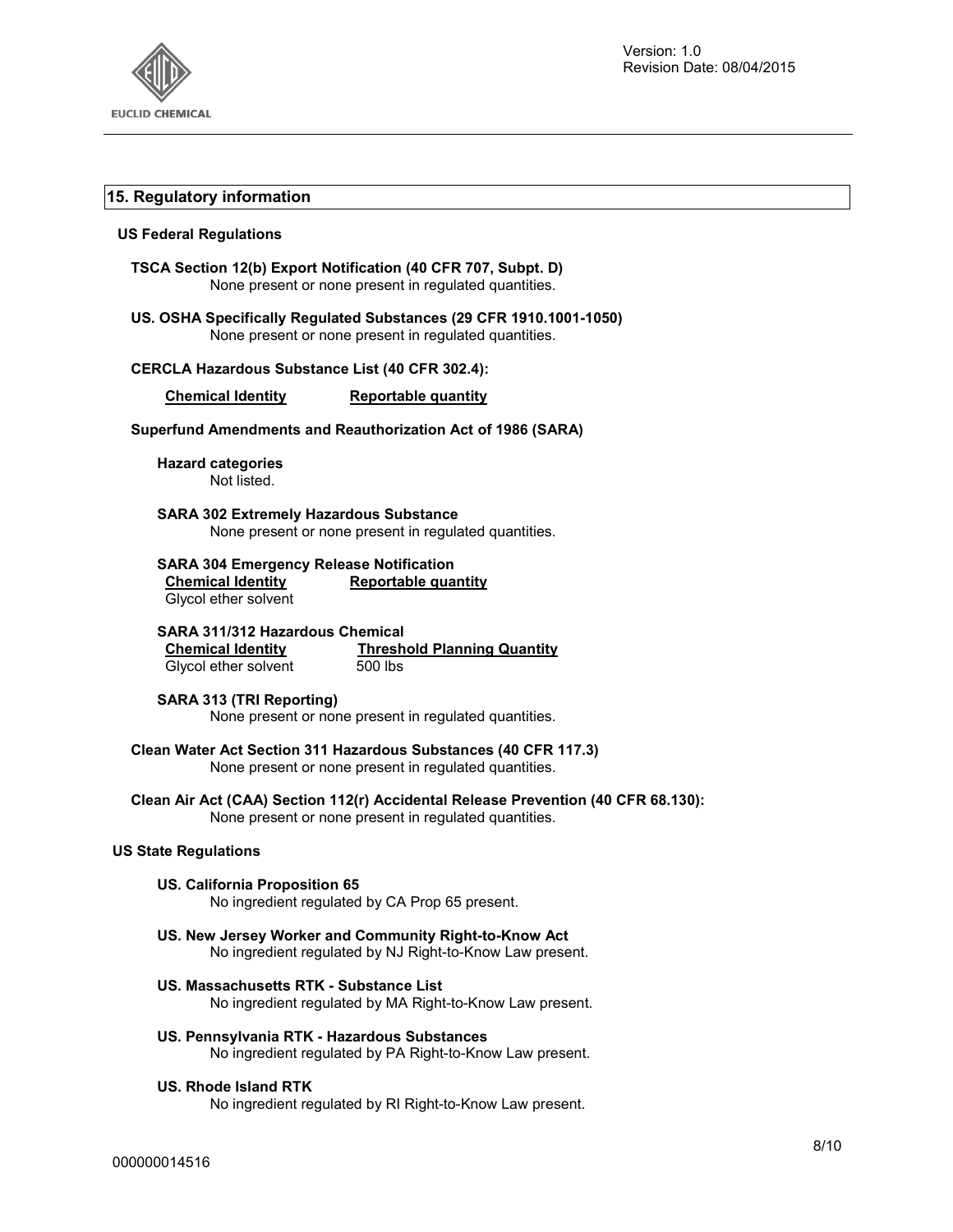

# **Other Regulations:**

| <b>Regulatory VOC (less water</b><br>and exempt solvent): | 110 $g/l$ |                                                                                           |
|-----------------------------------------------------------|-----------|-------------------------------------------------------------------------------------------|
| VOC Method 310:                                           | 2.41%     |                                                                                           |
| <b>Inventory Status:</b><br>Australia AICS:               |           | One or more components in this product are<br>not listed on or exempt from the Inventory. |
| Canada DSL Inventory List:                                |           | One or more components in this product are<br>not listed on or exempt from the Inventory. |
| EINECS, ELINCS or NLP:                                    |           | One or more components in this product are<br>not listed on or exempt from the Inventory. |
| Japan (ENCS) List:                                        |           | One or more components in this product are<br>not listed on or exempt from the Inventory. |
| China Inv. Existing Chemical Substances:                  |           | One or more components in this product are<br>not listed on or exempt from the Inventory. |
| Korea Existing Chemicals Inv. (KECI):                     |           | One or more components in this product are<br>not listed on or exempt from the Inventory. |
| Canada NDSL Inventory:                                    |           | One or more components in this product are<br>not listed on or exempt from the Inventory. |
| Philippines PICCS:                                        |           | One or more components in this product are<br>not listed on or exempt from the Inventory. |
| US TSCA Inventory:                                        |           | One or more components in this product are<br>not listed on or exempt from the Inventory. |
| New Zealand Inventory of Chemicals:                       |           | One or more components in this product are<br>not listed on or exempt from the Inventory. |
| Japan ISHL Listing:                                       |           | One or more components in this product are<br>not listed on or exempt from the Inventory. |
| Japan Pharmacopoeia Listing:                              |           | One or more components in this product are<br>not listed on or exempt from the Inventory. |

# **16.Other information, including date of preparation or last revision**

**Revision Date:** 08/04/2015